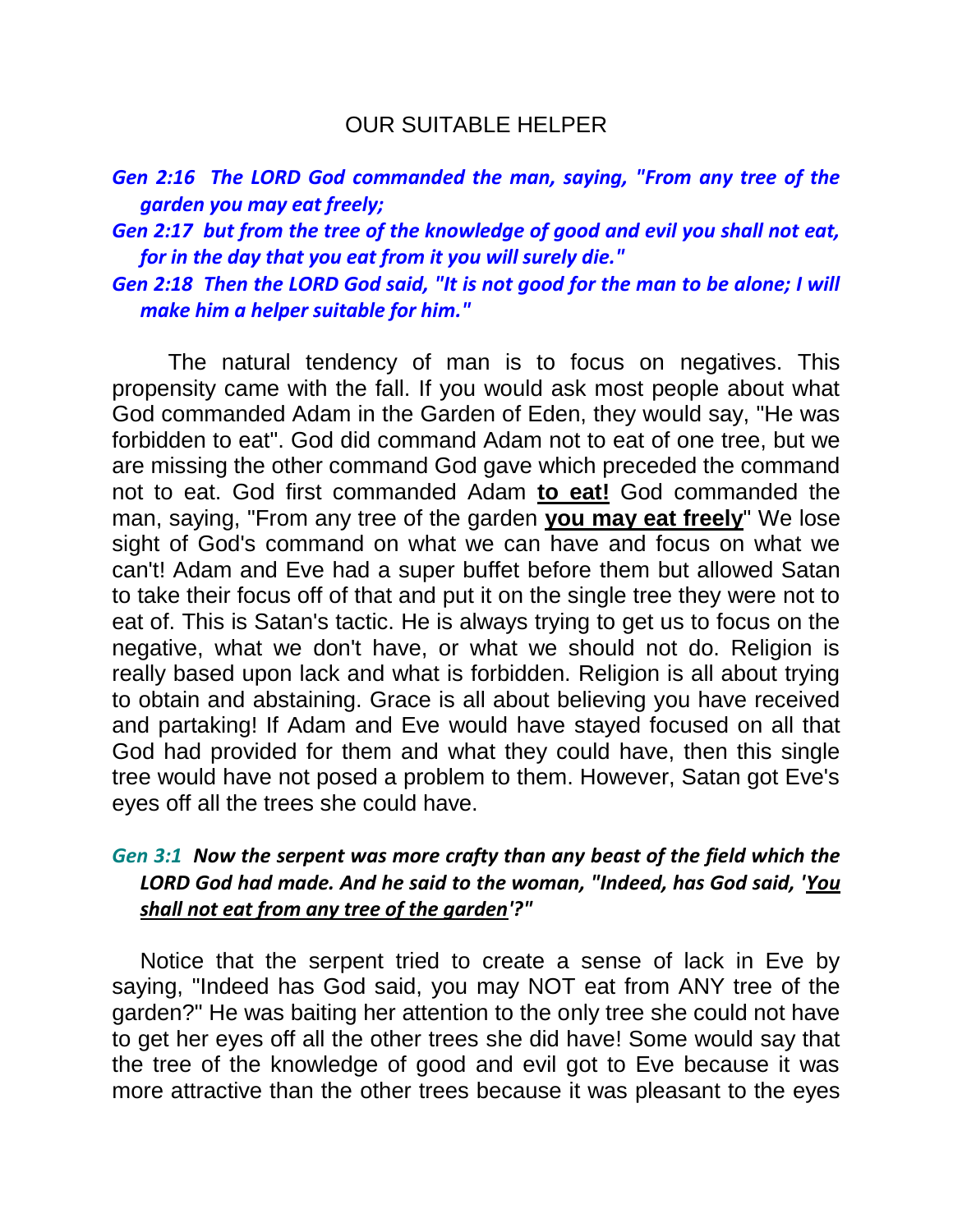and good for food. This is not the case. All the trees God gave to Adam and Eve were pleasant to the eyes and good for food!

Gen 2:9 Out of the ground the LORD God caused to grow **every tree that is pleasing to the sight and good for food**; the tree of life also in the midst of the garden, and the tree of the knowledge of good and evil.

So what did the tree of the knowledge of good and evil present to her that the other trees did not? The promise of providing something she felt she did not have! The serpent had convinced her that she was not like God, even though we see in Gen. 1:26-27 that Adam and Eve were created in God's image and were like Him already! The serpent promised Eve that if she would eat from this forbidden tree that she would gain something she did not have. Man cannot stand lack. That is why commercials today try to create a sense of lack in you that their product will remove. All of the temptations that mankind face have at the root of them this sense of lack and the promise of fulfillment. How is man to overcome temptation?

**Gen 2:16 The LORD God commanded the man, saying, "From any tree of the garden you may eat freely;** 

**Gen 2:17 but from the tree of the knowledge of good and evil you shall not eat, for in the day that you eat from it you will surely die."** 

**Gen 2:18 Then the LORD God said, "It is not good for the man to be alone; I will make him a helper suitable for him."** 

Before God made Eve he put Adam in the Garden of Eden. He commanded him to freely eat of all of the trees, but of the one tree he could not eat. Immediately after he commanded man not to eat of the one tree the Bible says, **THEN** the Lord God said, "It is not good for the man to be alone, I will make a helper suitable for him." It was as if when God commanded Adam not to eat from the tree, He said **NOW** that I have made this negative command, the man needs a suitable helper! This is the case for mankind. God knows that we cannot fulfill His command ourselves. We need a suitable helper! Unfortunately, Eve did not help Adam keep God's command, but thank God we have another helper that has come to our aid in keeping God's Law. Many read the